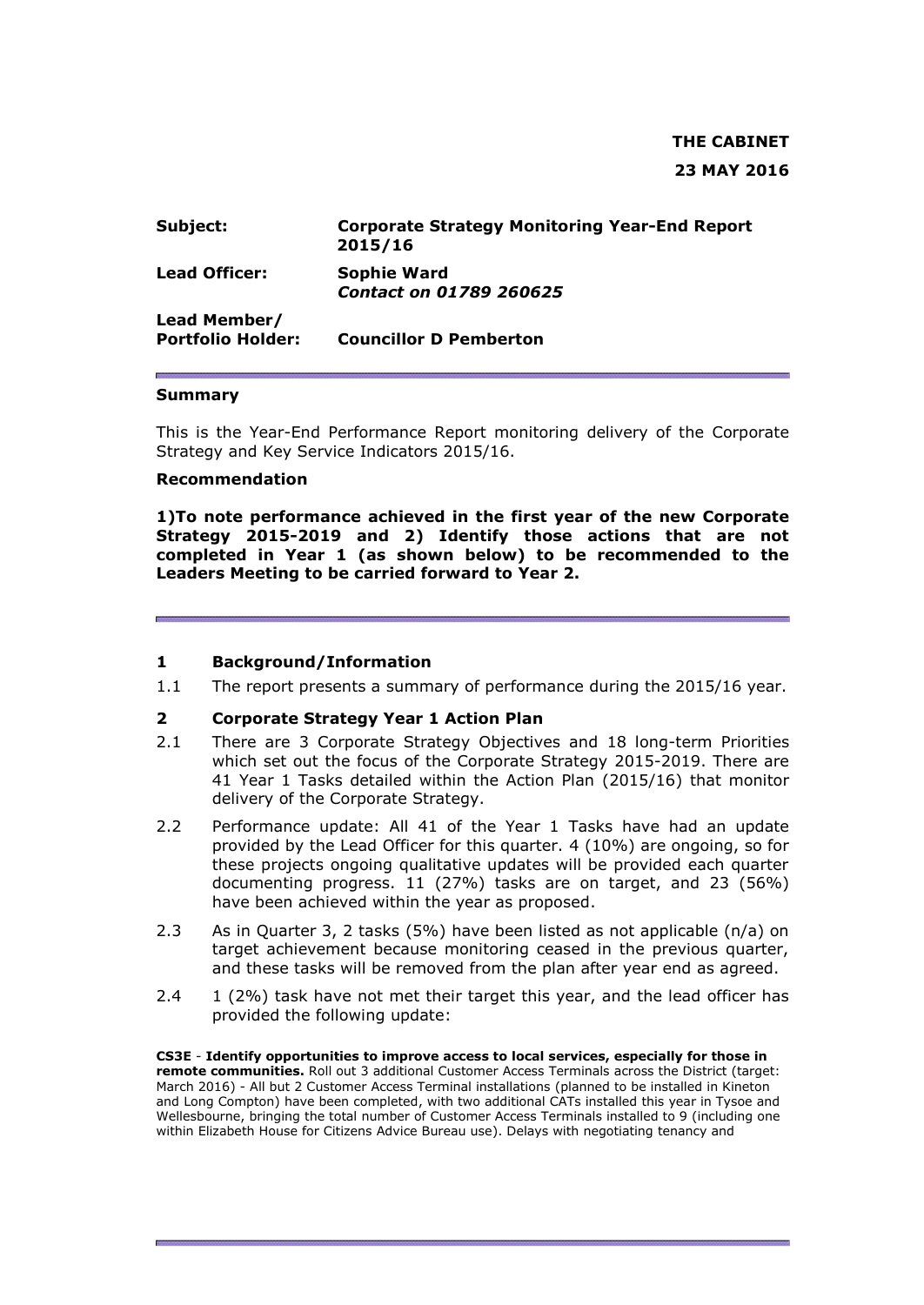location. Minor issues with voice connectivity to Customer Service Team, currently being investigated.

2.5 4 tasks have been extended into Year 3 of the Action Plan (2017/18) for achievement. These will be monitored and reported on in subsequent reports. The following tasks have been carried over:

**CS2A - Facilitate the delivery of housing targets including working with developers to identify suitable land and locations for developments and ensuring 35% affordable housing provision.** Adoption of the Canal Quarter Supplementary Planning Document (target August 2017).

**CS2C - Embrace the landscape and environmental protection provided by our Core Strategy when considering new development.** Development of design guides required to implement the Core Strategy (target: 2017).

**CS2D - Promote Health and Wellbeing including playing an active role in the Warwickshire Health and Wellbeing Board.** Development of a District Health and Wellbeing Strategy, supporting the overall County Strategy (target: April 2017).

**CS3A - Seek opportunities to work with our partners to achieve benefits for our residents. Expand our programme of sharing services with other Councils.** Preparation and implementation of harmonised Land and Property project (target: September 2017).

2.5 2 tasks have been extended into Year 4 of the Action Plan (2018/19) for achievement. These will be monitored and reported on in subsequent reports. The following tasks have been carried over:

**CS2C - Embrace the landscape and environmental protection provided by our Core Strategy when considering new development.** Undertake a review in relation to the implementation of the landscape & environmental issues included within the Core Strategy (target: 2018).

**CS2C - Embrace the landscape and environmental protection provided by our Core Strategy when considering new development.** Undertake the Green Belt review following the adoption of the Core Strategy (target: 2018)

2.6 Full details are presented in the Appendix to this report.

### **3 Options available to The Cabinet**

- 3.1 Note performance achieved.
- 3.2 Request further information.

### **4 Evidence Base**

4.1 The performance report has been compiled from information held within services and provides an evidence base from which decisions can be made.

### **5 Member Comment**

5.1 Member comments have been included within report.

### **6 Implications of the Proposal**

### 6.1 *Financial*

6.1.1 There are no financial implications arising from this report.

### 6.2 *Environmental*

6.2.1 There are no environmental implications arising from this report.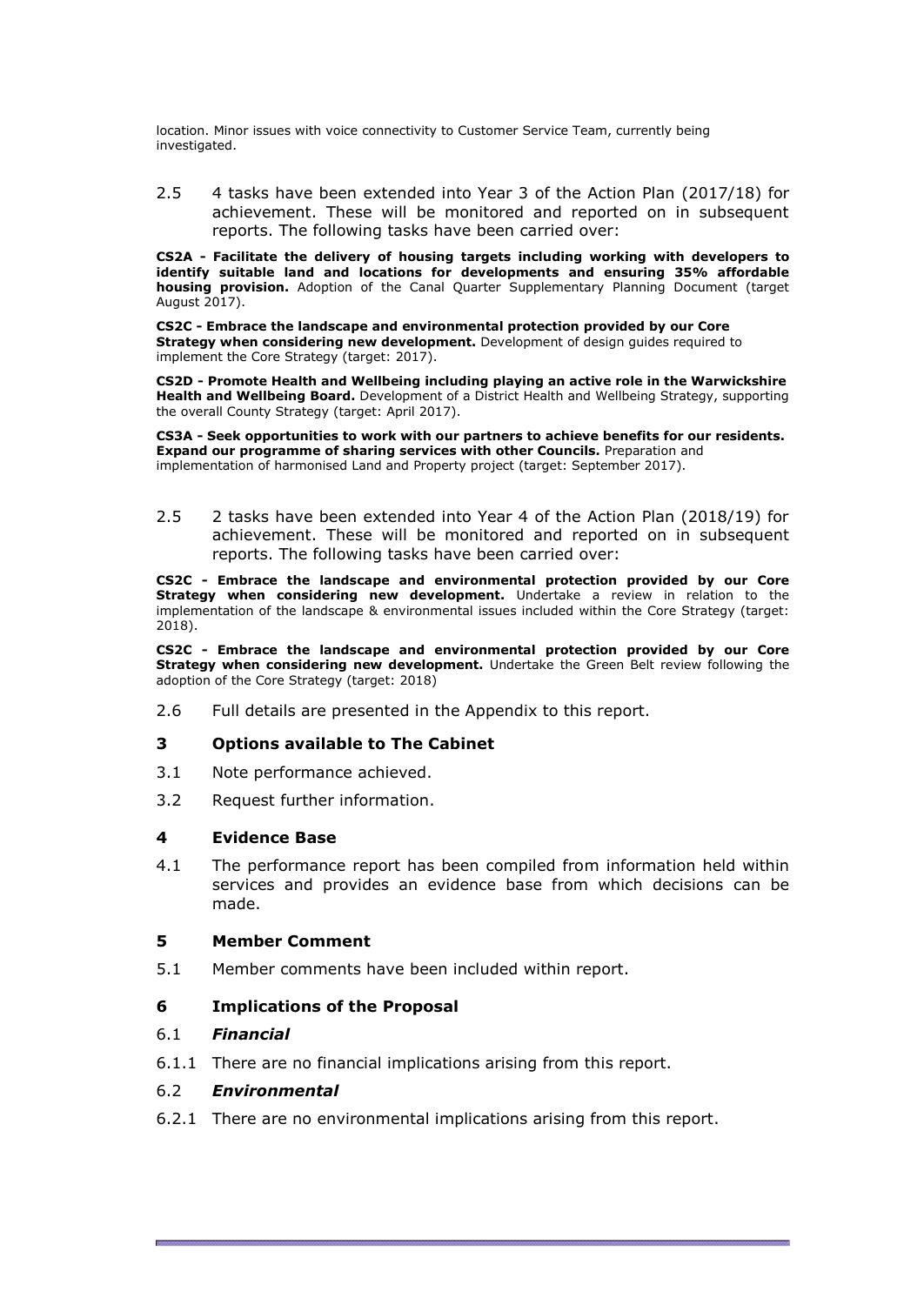## 6.3 *Corporate Strategy*

6.3.1 This report monitors progress against the priorities as set out in the Corporate Strategy Action Plan 2015-2019.

## 6.4 *Analysis of the effects on Equality*

6.4.1 There are no equality implications arising from this report.

### **7 Risk Assessment**

7.1 Failure to deliver these areas of strategic performance is considered to be high risk and would present a risk to delivering outcomes stated in the Corporate Strategy.

### **8 Conclusion**

8.1 This report pulls together key pieces of performance data from across the Council in order to provide Cabinet with a high level report on the delivery of the Councils Corporate Strategy.

> Robert Weeks HEAD OF ENVIRONMENT & PLANNING